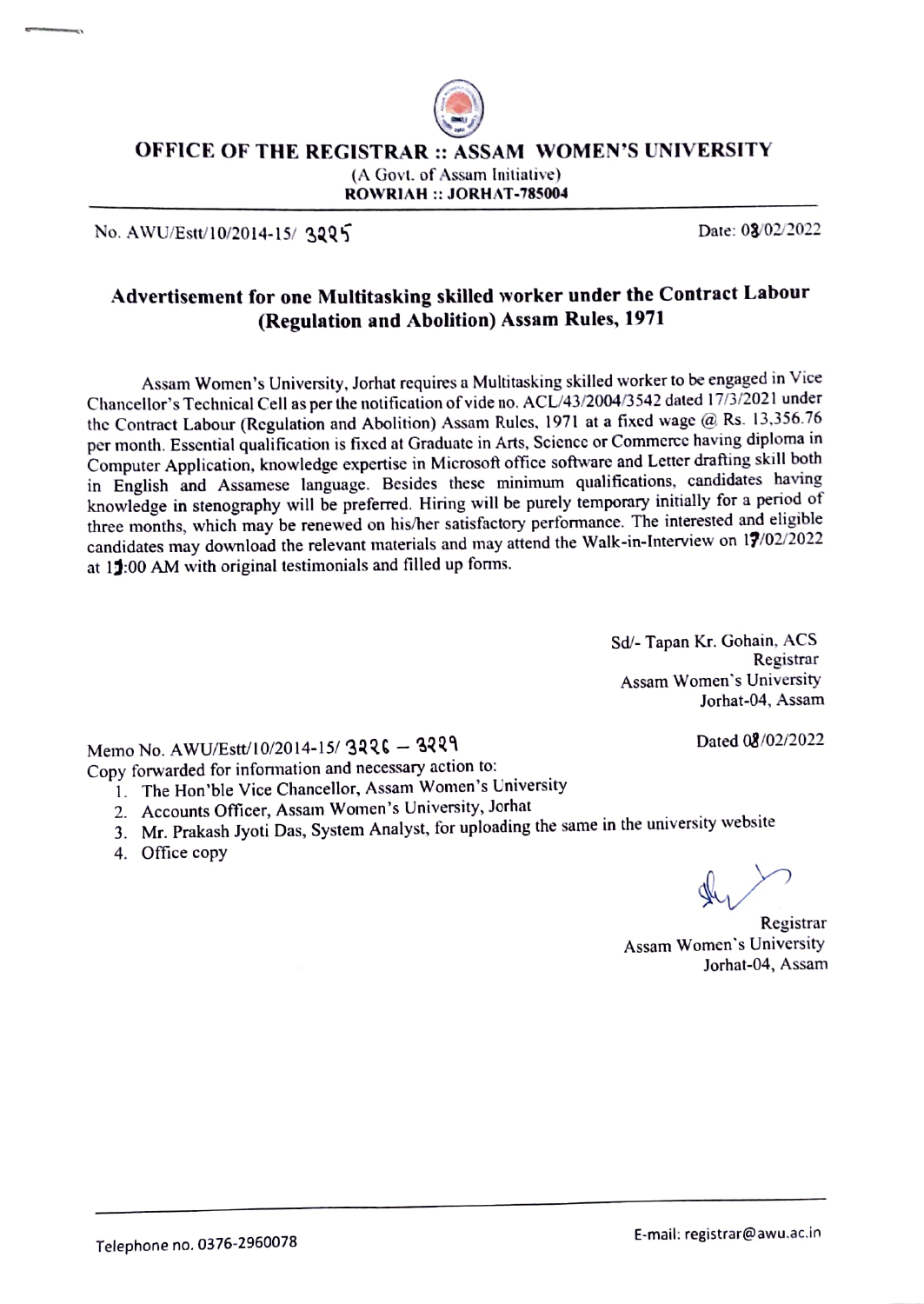### Assam Women's University Rowriah, Jorhat-04

## No. AWU/Estt/10/2014-15/ 32 30 Date: 08/02/2022

 $\overline{a}$ 

## Walk-in-Interview

Eligible candidates are invited to atlend a Walk-in-Interview for the following posts purely on contractual basis at Assam Women's University, Rowriah, Jorhat.

| Sl. No. | <b>Position</b>                                                             | <b>Minimum Qualification</b>                                                                                                                                                                                                                                                                                                              | <b>Wages</b>                 |
|---------|-----------------------------------------------------------------------------|-------------------------------------------------------------------------------------------------------------------------------------------------------------------------------------------------------------------------------------------------------------------------------------------------------------------------------------------|------------------------------|
|         | <b>Multitasking skilled</b><br>worker to be engaged<br>in VC Technical Cell | (a) Graduate in Arts, Science or Commerce<br>having diploma in Computer Application,<br>knowledge expertise in Microsoft office<br>software and Letter drafting skill both in<br>English and Assamese language.<br>(b) Besides above-mentioned minimum<br>qualification, candidates having knowledge<br>in stenography will be preferred. | Rs. 13,356.76/-<br>per month |

Venue of the Interview: Vice Chancellor's Office Chamber, Assam Women's University Date and Time of the Interview: 17/02/2022 from 14:00 AM onwards Reporting Time: 9:30 AM

Registrar Assam Women's University Jorhat-04, Assam